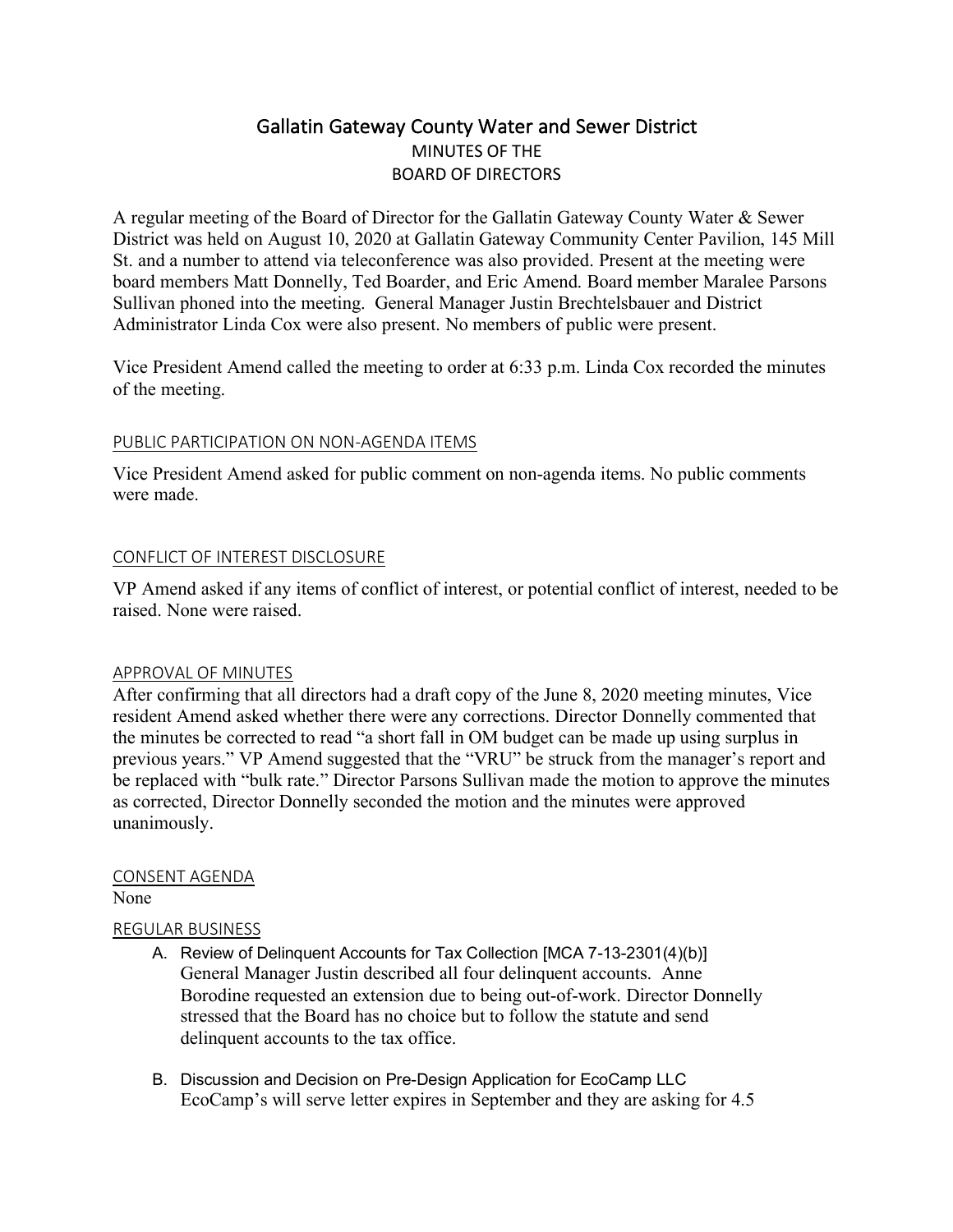more VRUs. Since the total VRU is greater than 5, a Board vote is needed to approve this request. The original will serve letter is dated January 11, 2020 for 10.5 VRUs and with the additional 4 VRUs the total will be 15. The existing VRUs are at the old rate, but if the will serve letter is extended the new rate will apply since it is a new application.

The connection to the force main is about half a mile from the property and EcoCamp LLC will own the connection. No one will be allowed to join on it. GWSD will work with their lawyer to ensure that the ownership and connection issues are accurately described to ensure legal enforcement. Director Donnelly moved to approve the applicants request for an increase in VRU at the new rate. And President Border seconded the motion. GM has Brechtelsbauer confirmed that we do have capacity and is consistent with Board policy to sell capacity to those outside of the district, if it is available. GM will clarify is we own the infrastructure if they decide to annex into the district. The motion passed unanimously.

#### C. Request to Fund Shed

Approval for the use of \$10,000 in Capital funds for a shed at the lift station was requested by General Manager Brechtelsbauer because storage is needed for equipment and archived paperwork. Capital funds, portion of R&R rate that pays for debt service and required reserves, are available and construction has been estimated at \$10,000. Adding VRUs increase the surplus and these funds are available. Director Donnelly reminded everyone that, though he supports this request, he is encouraging fiscal restraint in the upcoming year since an expansion in capacity is also under consideration. Director Donnlly moved to approve a budget amendment to include a \$10,000 capital expenditure for storage at the lift station and Director Parsons Sullivan seconded the motion. The motion passed unanimously.

#### REPORTS OF OFFICERS, STANDING COMMITTEES AND SPECIAL COMMITTEES

Treasurer Parsons shared that the remainder of final grant from Rural Development (RD), which they provided for some post-project safety and efficiency improvements has been defunded by RD, as was mutually agreed upon. The District purchased everything which was approved by RD, and the total came in under budget.

#### General Manager Report

In his O & M report, General Manger Brechtelsbauer provided a flow summary and lift station statistics. In August, cleaning of the wet well at the lift station will occur as will jetting of 2600 hundred feet starting at Rabel Lane.

Director Donnelly suggested that we assess the county records to ensure that new construction in the district is consist with our records indicated for square footage to ensure accurate VRU counts. VP Amend suggests that we tie this process of reconciling existing square footage with